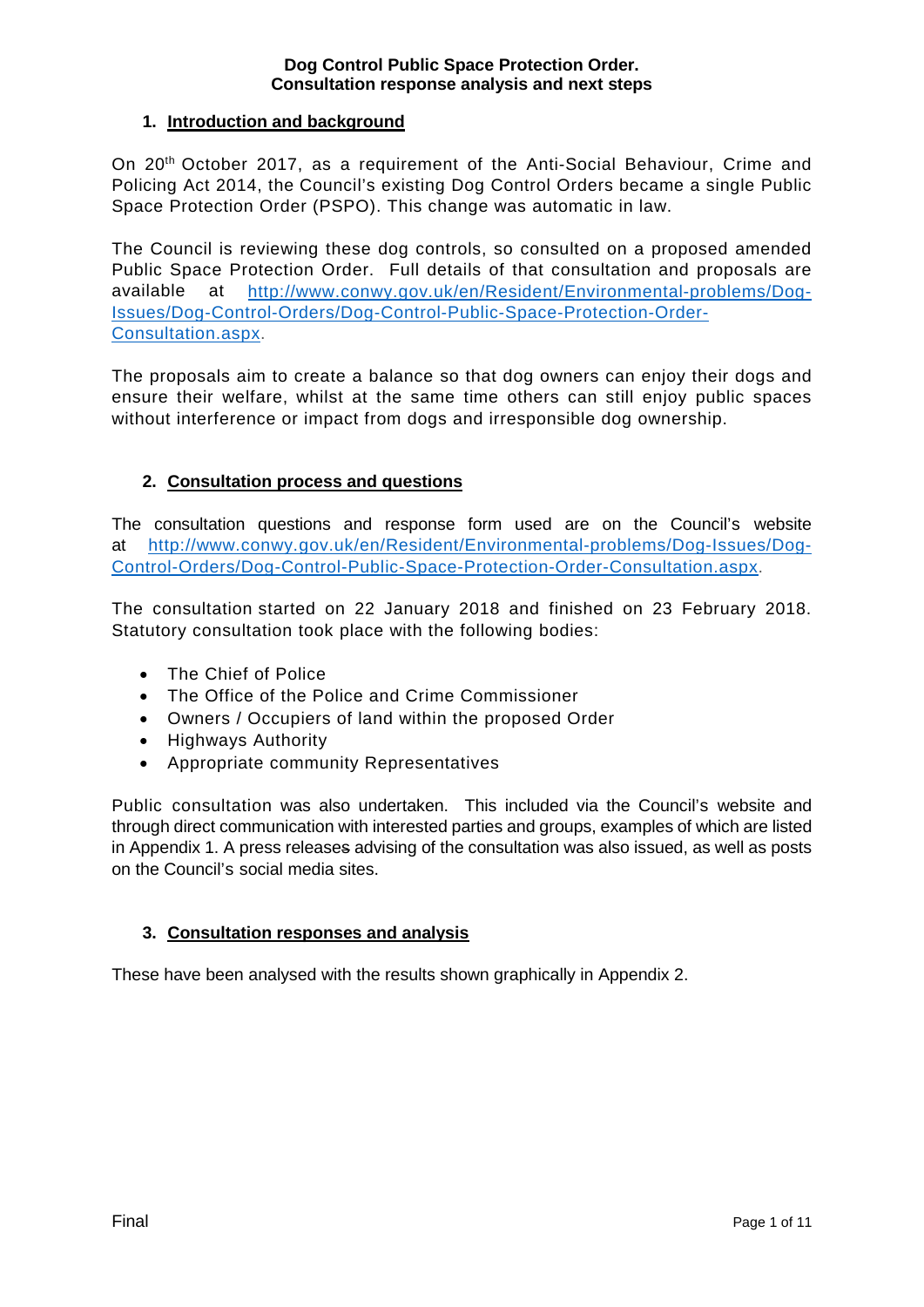## **4. Summary and conclusions**

It is estimated that 1 in 5 Conwy households own a dog (see Explanatory Note at [http://www.conwy.gov.uk/en/Resident/Environmental-problems/Dog-Issues/Dog-Control-](http://www.conwy.gov.uk/en/Resident/Environmental-problems/Dog-Issues/Dog-Control-Orders/Dog-Control-Public-Space-Protection-Order-Consultation.aspx)[Orders/Dog-Control-Public-Space-Protection-Order-Consultation.aspx\)](http://www.conwy.gov.uk/en/Resident/Environmental-problems/Dog-Issues/Dog-Control-Orders/Dog-Control-Public-Space-Protection-Order-Consultation.aspx). Mainly, only resident dog owners responded to the consultation (70% of the respondents). There was a smaller number of responses (30%) from non-dog owners, so this group's views (if any) were not made known to a great extent during the consultation.

The consultation has shown, on the basis of responses, that there is public support for the proposals. That support was most strong in relation to:

- Controls for dog fouling (88%);
- Requiring a person in charge of a dog to produce an appropriate means to pick up dog faeces when asked by an authorised officer (77%);
- Dogs on leads (71%);
- Dogs on leads by direction (73%);
- Raising the Fixed Penalty Notice amount for all dog control offences to £100 (just under 2/3rds (64%) of respondents supporting this, with 4% not expressing a view)

Support was less strong for the proposed:

• Exclusion zones for dogs on beaches (49% in support, 48% against, with 3% not expressing a view).

Many of the Exclusion Zone comments however referenced misleading press headlines that the proposals sought to ban dogs from *all* beaches, particularly in Colwyn Bay and Rhos on Sea. This was not the case, so interpretation of those results therefore should be made with this in mind.

## **5. Next steps**

Officers will have regard to the consultation responses and produce a further amended draft PSPO, which will be presented to the Council's Economy and Place Overview and Scrutiny Committee and Cabinet for Councillors to consider any next steps.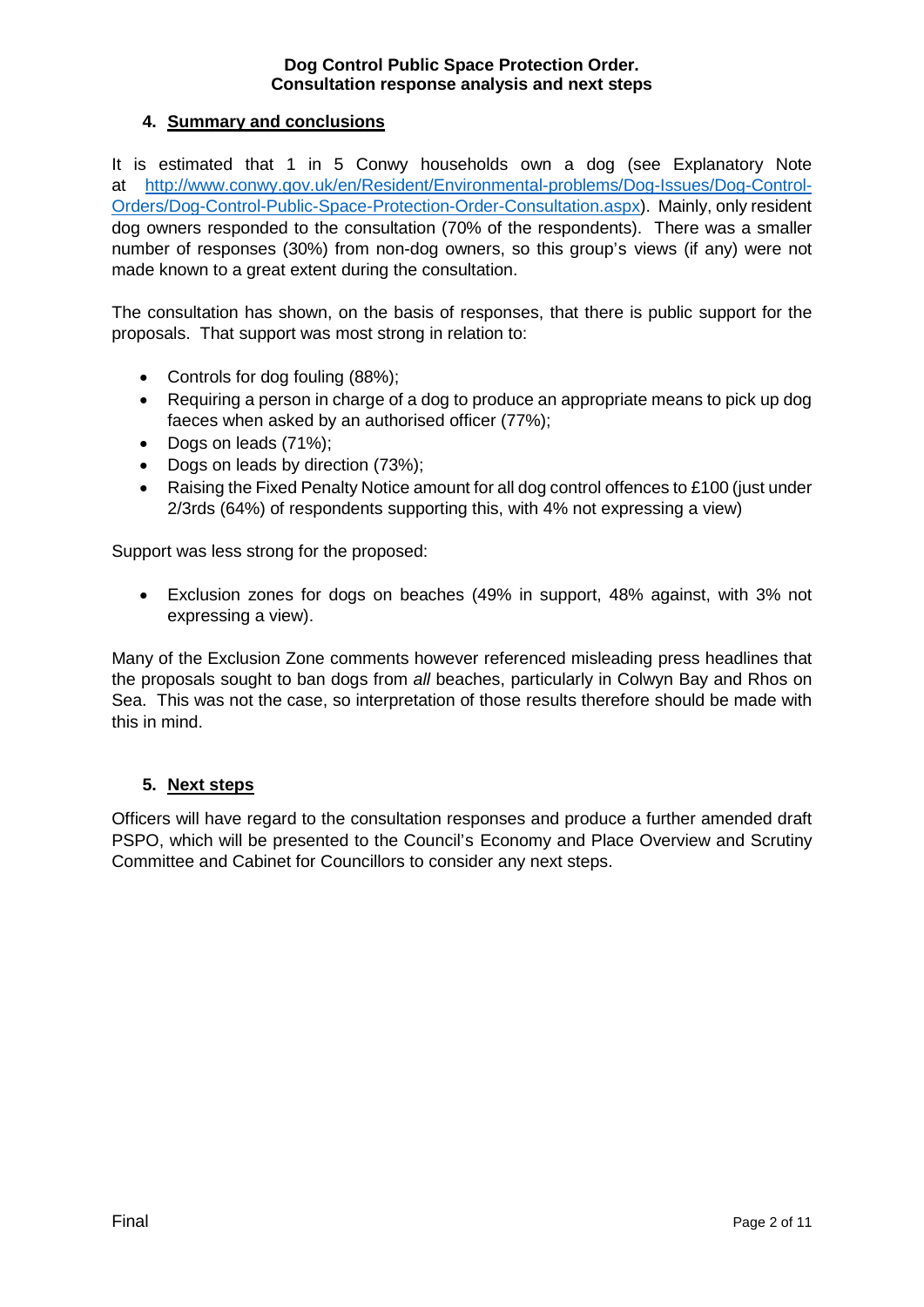# **Appendix 1 Consultation with interested parties and groups**

- Elected Members of Conwy County Borough Council (CCBC)
- All Community, Town and Parish Councils in CCBC
- All CCBC Schools via the Education Department
- All Sports Associations via the CCBC Leisure Development Department
- The Office of the Harbourmaster CCBC
- CCBC Marketing Department
- Environment, Roads and Facilities CCBC
- Leisure and Tourism CCBC
- Natural Resources Wales
- The National Trust
- The Kennel Club
- National Dog Wardens Association
- Dogs Trust
- RSPCA
- NFU Cymru
- The Crown Estates
- Farmers Union of Wales
- Department for Environment, Food and Rural Affairs
- Welsh Assembly Government
- Snowdonia National Park Authority
- CADW
- Ramblers Cymru
- Countryside Alliance Wales
- Keep Wales Tidy
- Disability Rights UK
- Mostyn Estates
- All Veterinary Practices
- All Dog Grooming / Walking Establishments
- Housing Associations
- Neighbouring Authorities.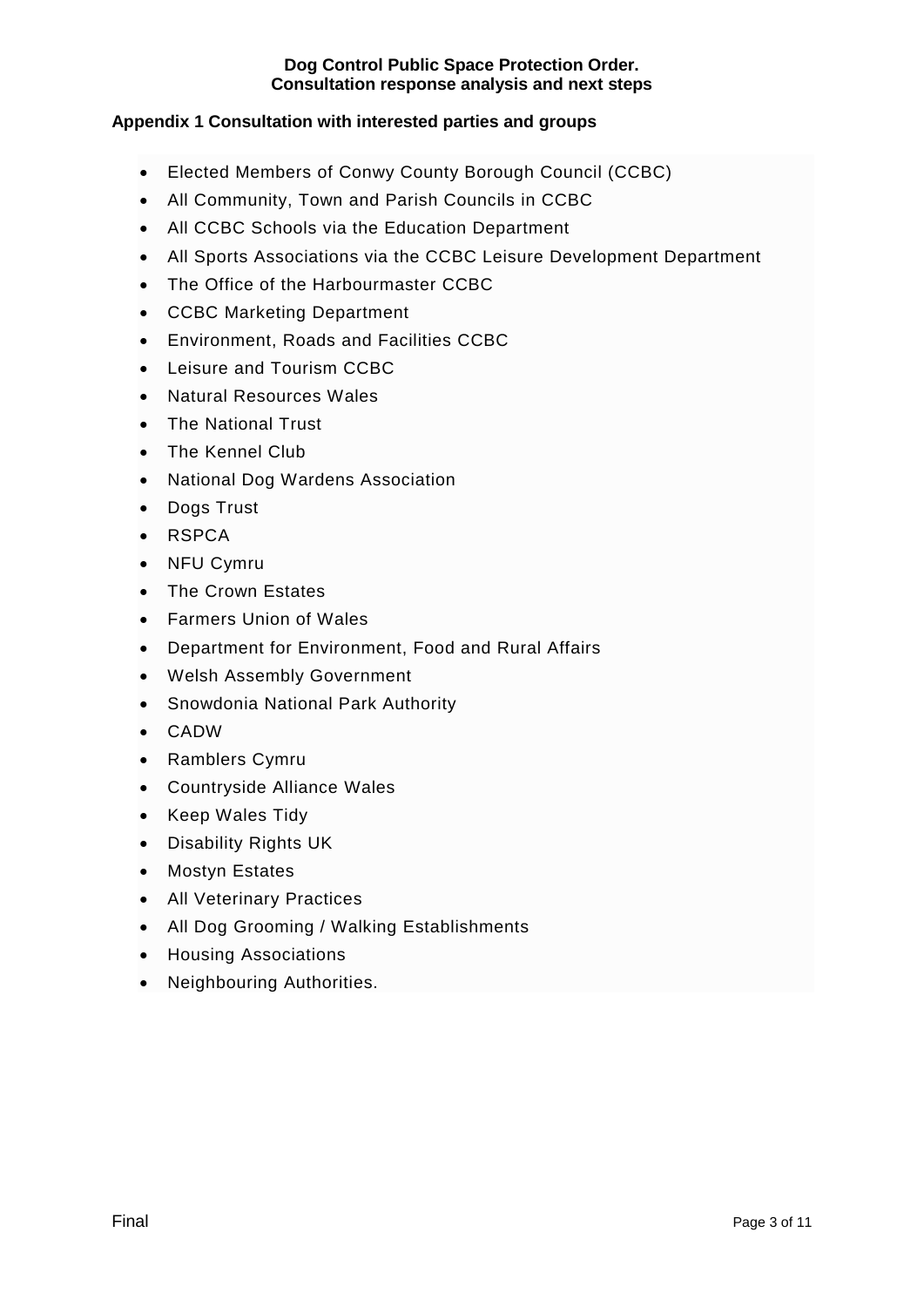## **Appendix 2 Consultation responses and analysis**

The consultation response form asked 8 specific questions and a  $9<sup>th</sup>$  question invited comments (500 words maximum). 352 fully or partially completed consultation response forms were received, either by post or email. 41 one of the response forms received did not contain any comments, but answered each of the other 8 questions. 36 of the response forms only contained comments, making a total of 352 data responses and 388 comments received.

The analysis of responses for each consultation question is shown below.



 $Q1$ .

## **Comments**

3 out of 388 (0.77%), whilst showing support for the proposals, clearly indicated a dislike for dogs.

3 responses stated that they did not support the reduction of dog restricted zones (0.77%).

4 made general comments complaining about irresponsible dog owners (1.03%).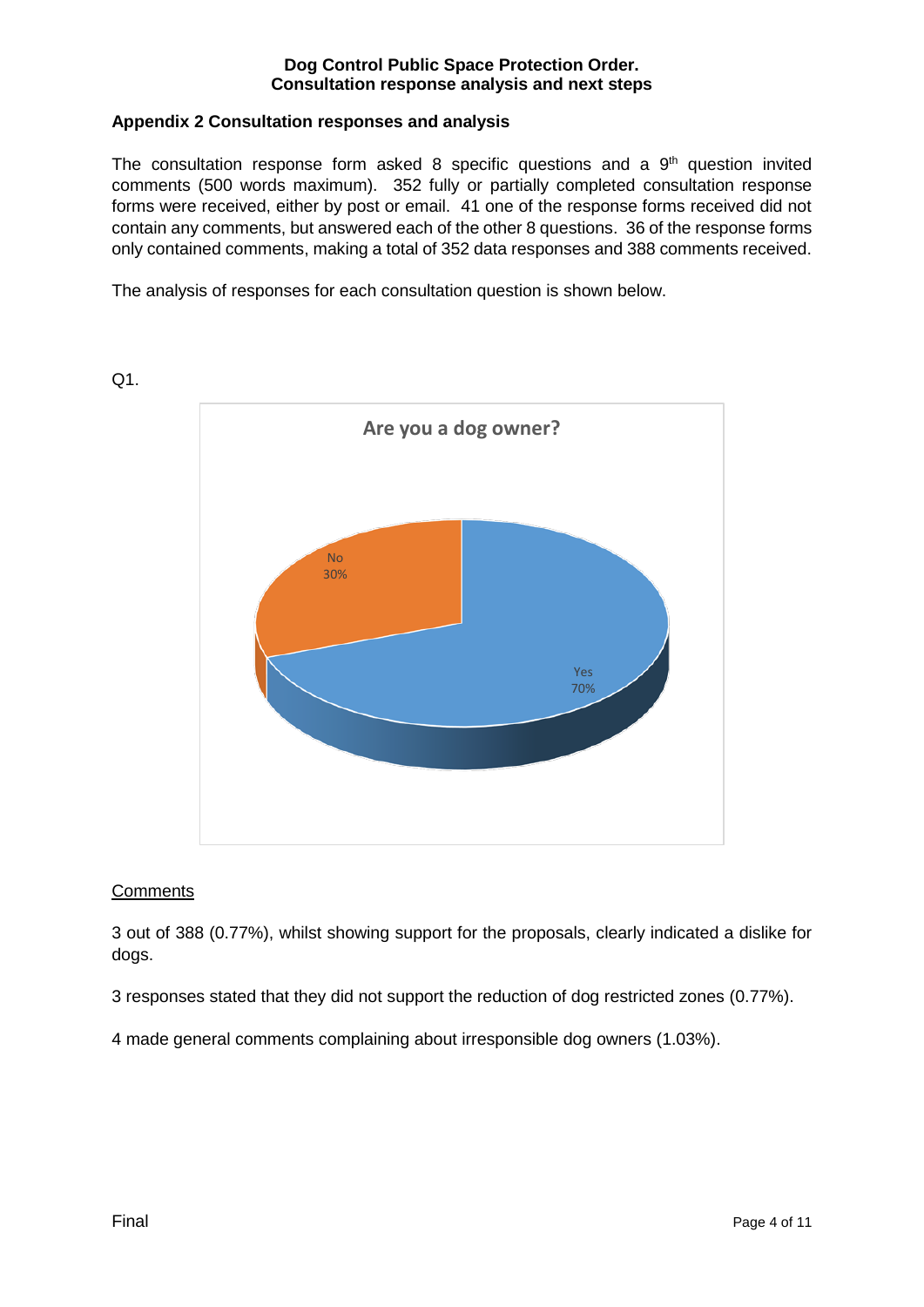Q2a.



Q2b.

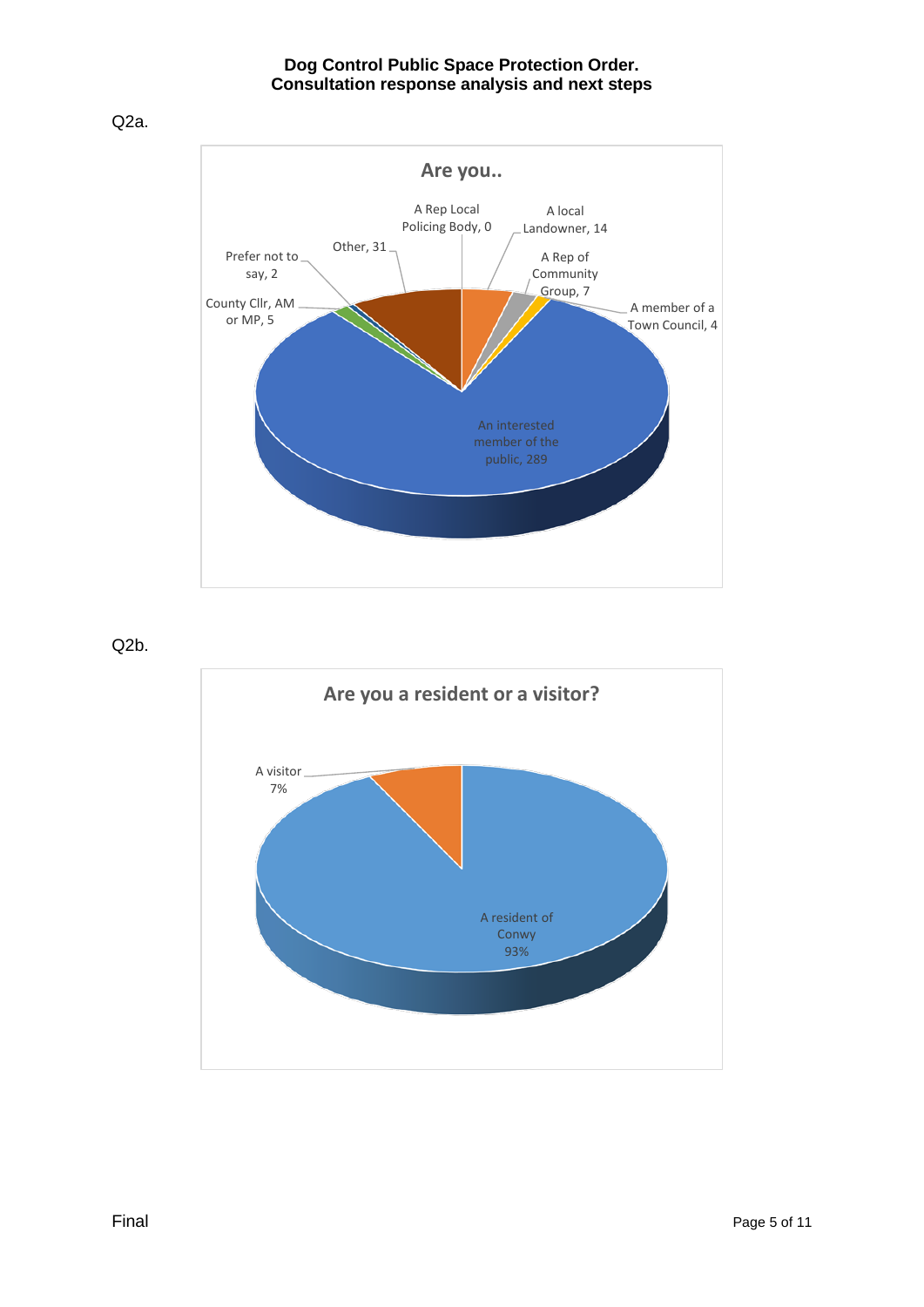Q3.



## **Comments**

48 out of 388 (12.37%) didn't agree with the council employing Kingdom, or made reference to Kingdom in a negative way. The consultation however was about an amended PSPO, rather than any method of implementation, so such comments are not relevant to any decisions regarding the creation or otherwise of any PSPO.

21 out of 388 (5.41%) didn't support the proposals as they thought it would affect tourism and businesses.

15 out of 388 (3.86 %) expressed the opinion that they fully supported a tough response to dog fouling but did not support the other proposals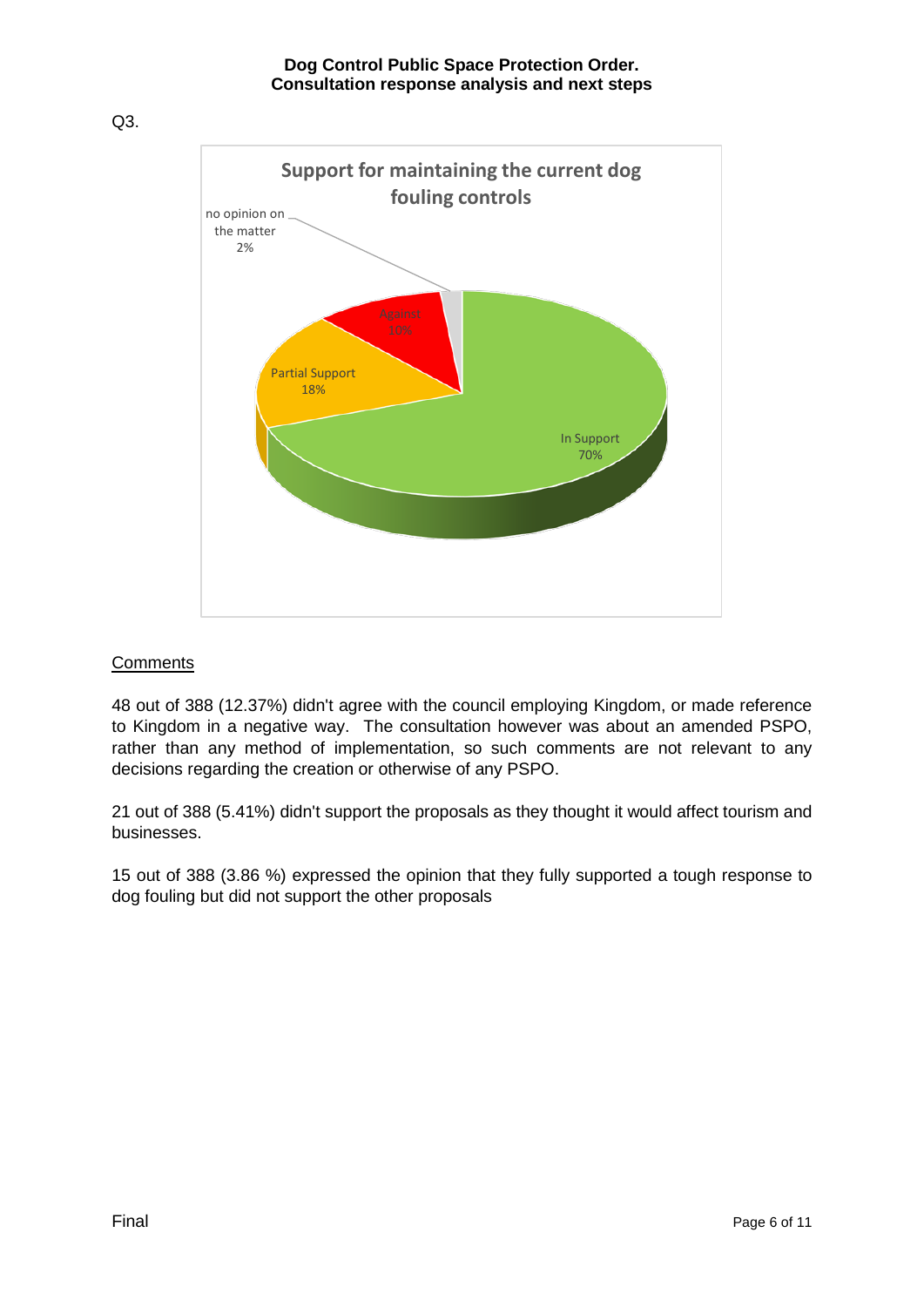Q4.



## **Comments**

73 responses (18.81%), whilst expressing support to the proposals, made suggestions for improvement, including some requests for stricter restrictions than proposed (and enforcement), whilst some others had some minor reservations.

26 responses (7.47%), showed agreement in principle, but had too many alternative suggestion to count them as being in total agreement, but they were not negative about the proposals.

73 responses (18.81%) didn't support the new proposals for various reasons but in the main didn't agree with zero tolerance enforcement.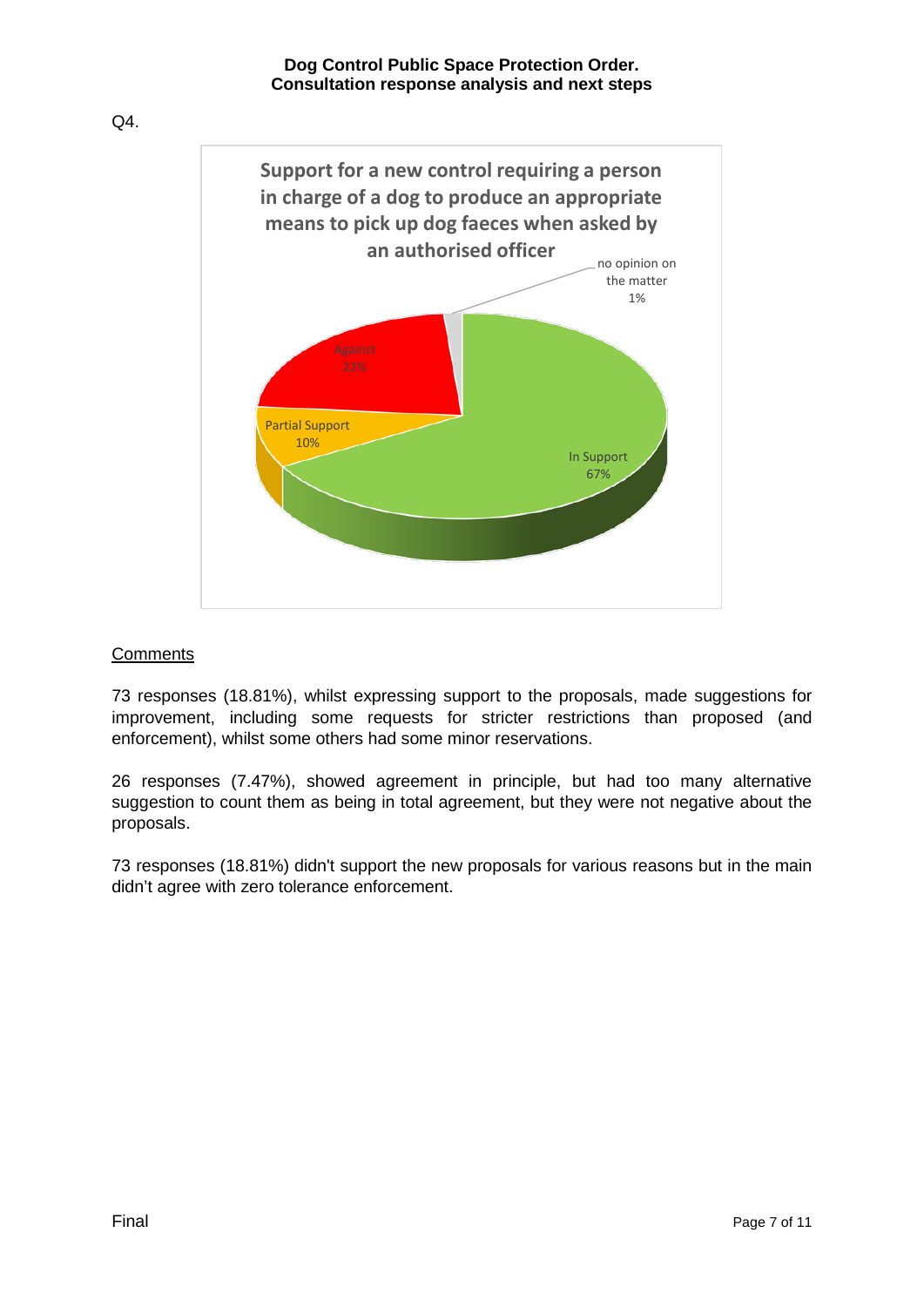

#### **Comments**

52 responses out of 388 (13.40%) said that they didn't support the new proposals and mentioned in particular the beaches. These responses could have been influenced by wrongly reported information regarding the beach proposals in the local press during the consultation period.

Q5.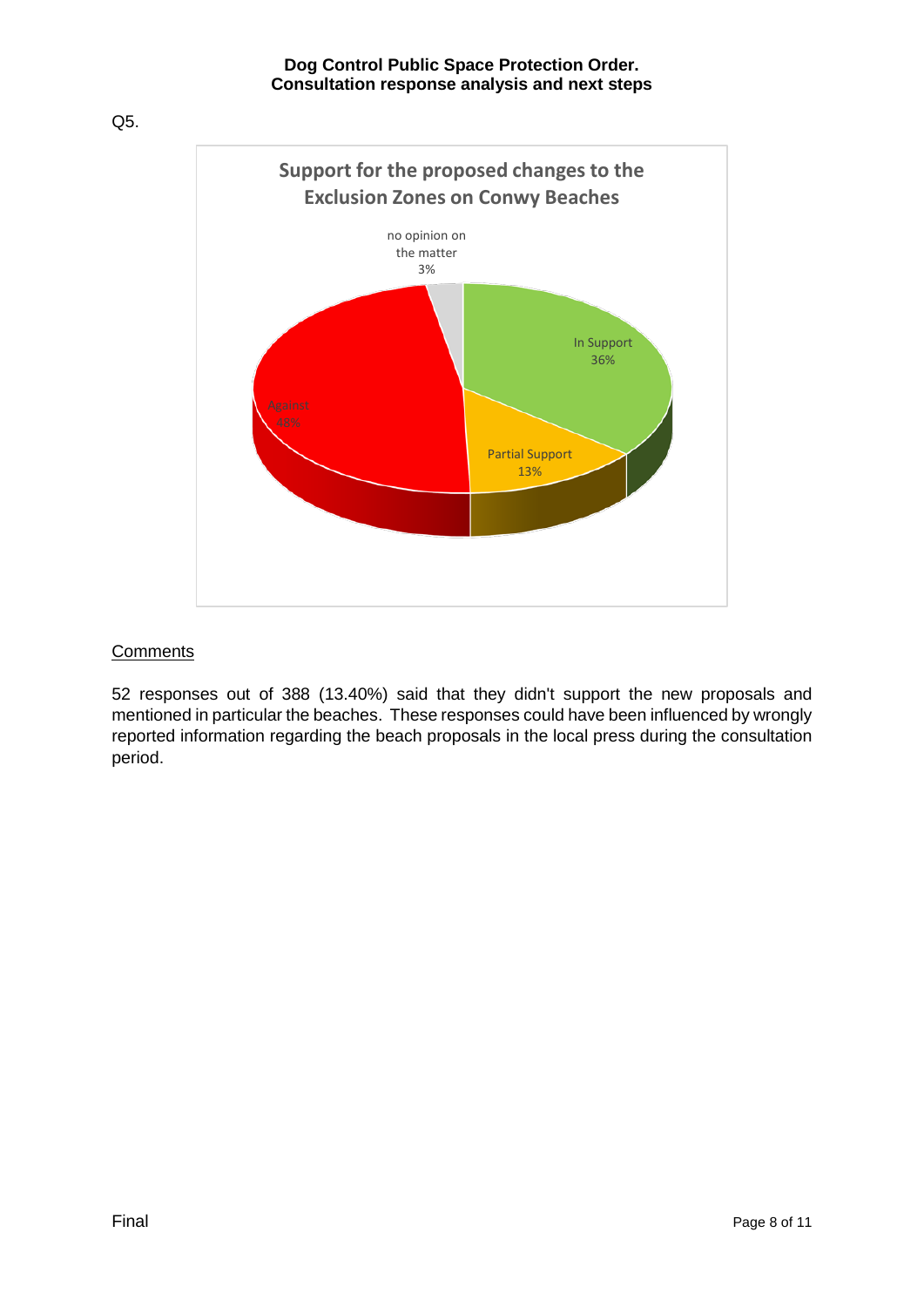Q6.

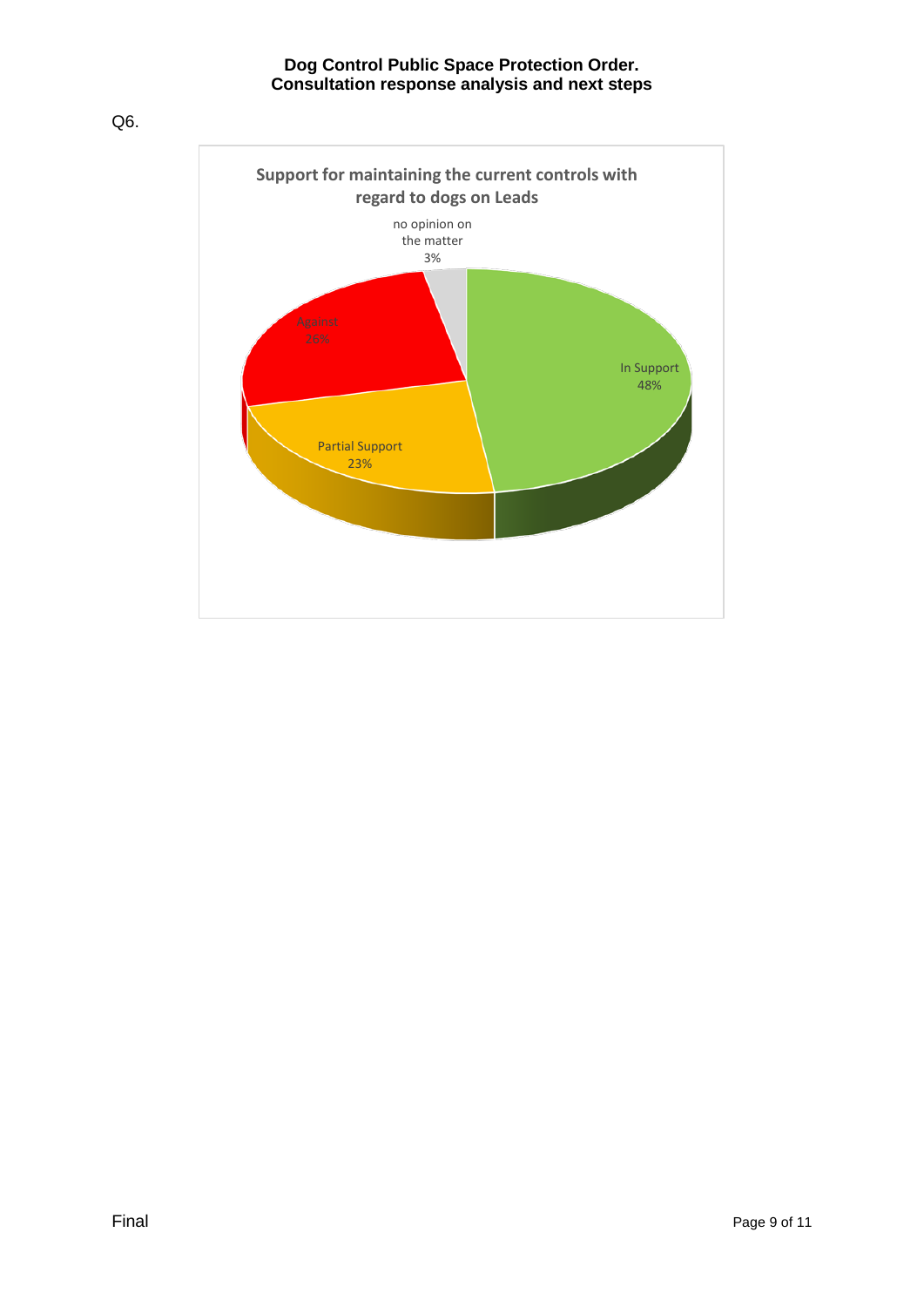Q7.



# **Comments**

3 responses (0.77%) made rambling comments bordering on being offensive which didn't contribute to the consultation in any way.

26 responses (4.42%) provided general comments such as requests for clearer signage, more bins or more information.